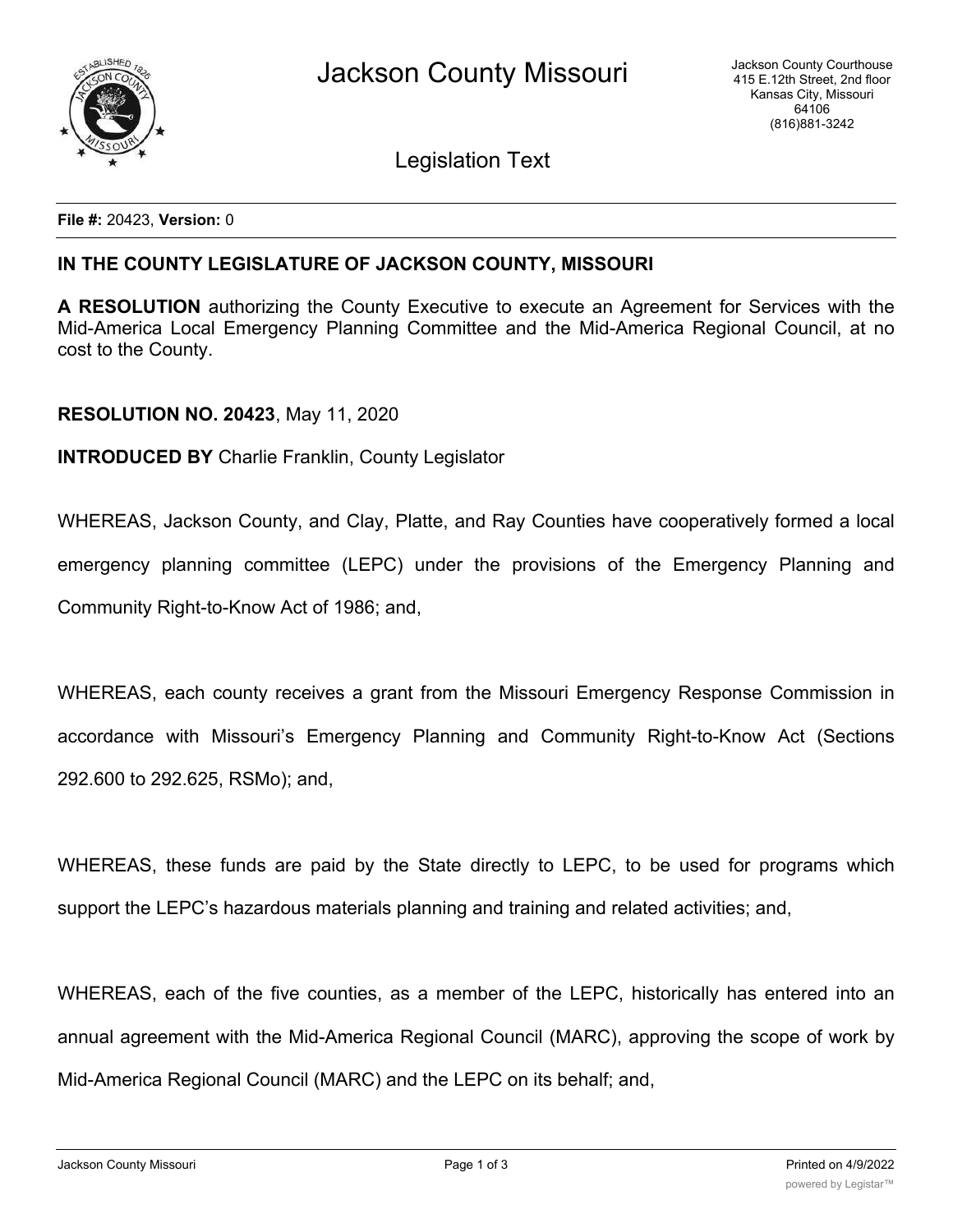WHEREAS, MARC is a public not-for-profit organization, formed in 1972 by area cities and counties, including the counties that have formed the LEPC, to address issues and problems of mutual concern; and,

WHEREAS, MARC can provide administrative and technical assistance to carry out the scope of work developed for the aforementioned grants; and,

WHEREAS, the attached Agreement for Services adequately sets out the rights and obligations of the LEPC and MARC in this regard; now therefore,

BE IT RESOLVED by the County Legislature of Jackson County, Missouri, that the attached Agreement for Services with the LEPC and MARC be and hereby is approved; and,

BE IT FURTHER RESOLVED that the County Executive be and hereby is authorized to execute the Agreement on behalf of the County.

..Enacted and Approved Effective Date: This Resolution shall be effective immediately upon its passage by a majority of the Legislature.

APPROVED AS TO FORM:

Chief Deputy County Counselor County Counselor

Certificate of Passage

I hereby certify that the attached resolution, Resolution No. 20423 of May 11, 2020, was duly passed on May 18, 2020 by the Jackson County Legislature. The votes thereon were as follows:

 $\_$  , and the contribution of the contribution of  $\overline{a}$  , and  $\overline{a}$  , and  $\overline{a}$  , and  $\overline{a}$  , and  $\overline{a}$